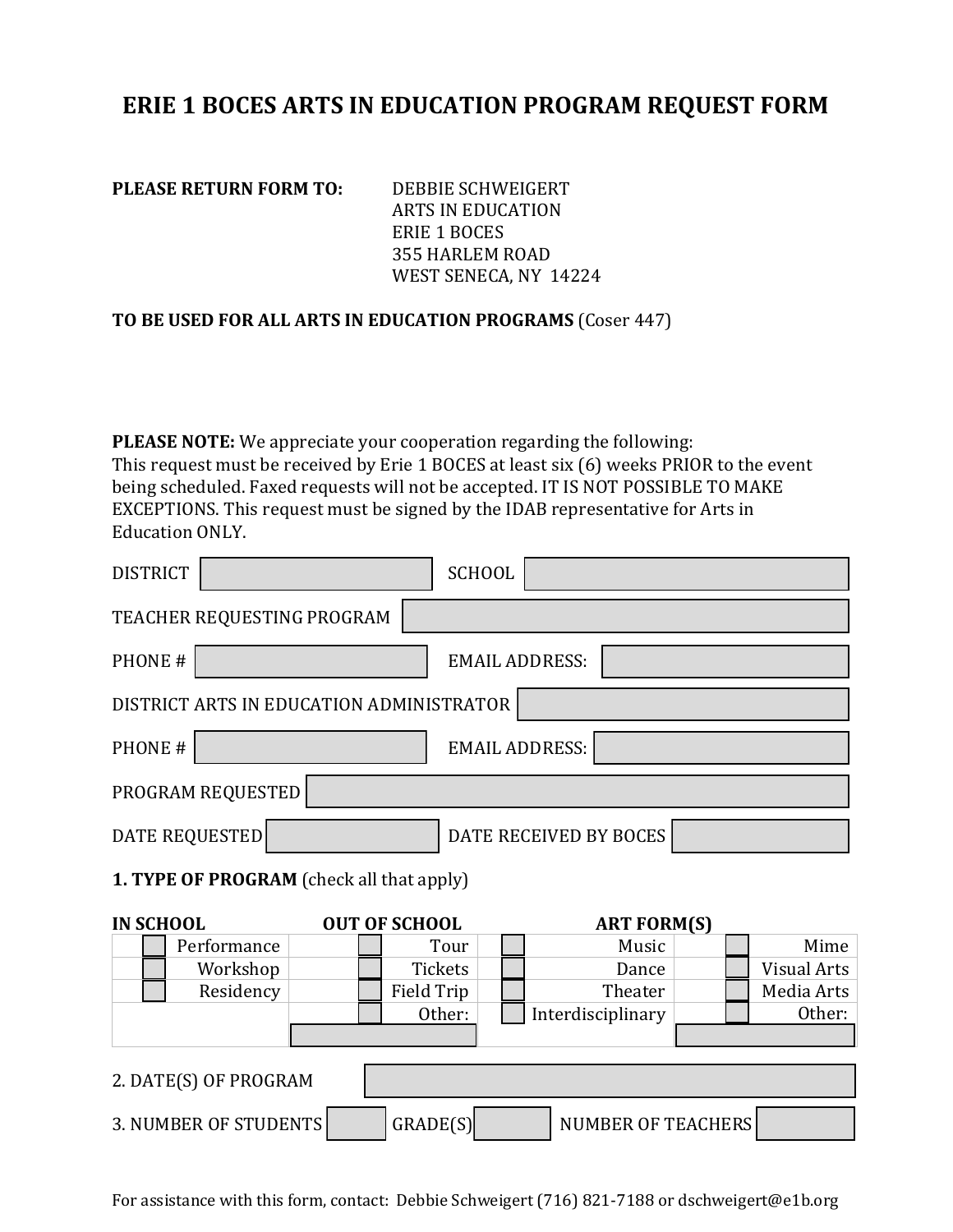4. **PREPARATION:** How will you and your students prepare for this program/activity?

**5. LEARNING TARGET/OUTCOMES:** Briefly describe what students will learn from this activity and the role the activity plays.

## **6. ANCHOR STANDARDS FOR THE ARTS** (Choose all that apply):

| 1. Generate and conceptualize artistic ideas and work.                                        |  |  |
|-----------------------------------------------------------------------------------------------|--|--|
| 2. Organize and develop artistic ideas and work.                                              |  |  |
| 3. Refine and complete artistic work.                                                         |  |  |
| 4. Analyze, interpret, and select artistic work for presentation.                             |  |  |
| 5. Develop and refine artistic work for presentation.                                         |  |  |
| 6. Convey meaning through the presentation of artistic work.                                  |  |  |
| 7. Perceive and analyze artistic work.                                                        |  |  |
| 8. Interpret intent and meaning in artistic work.                                             |  |  |
| 9. Apply criteria to evaluate artistic work.                                                  |  |  |
| 10. Synthesize and relate knowledge and personal experiences to make art.                     |  |  |
| 11. Relate artistic ideas and works with societal, cultural, and historical context to deepen |  |  |
| understanding                                                                                 |  |  |
|                                                                                               |  |  |

## **7. OTHER STANDARDS AND APPROPRIATE CURRICULAR CONNECTIONS** (if any)**:**